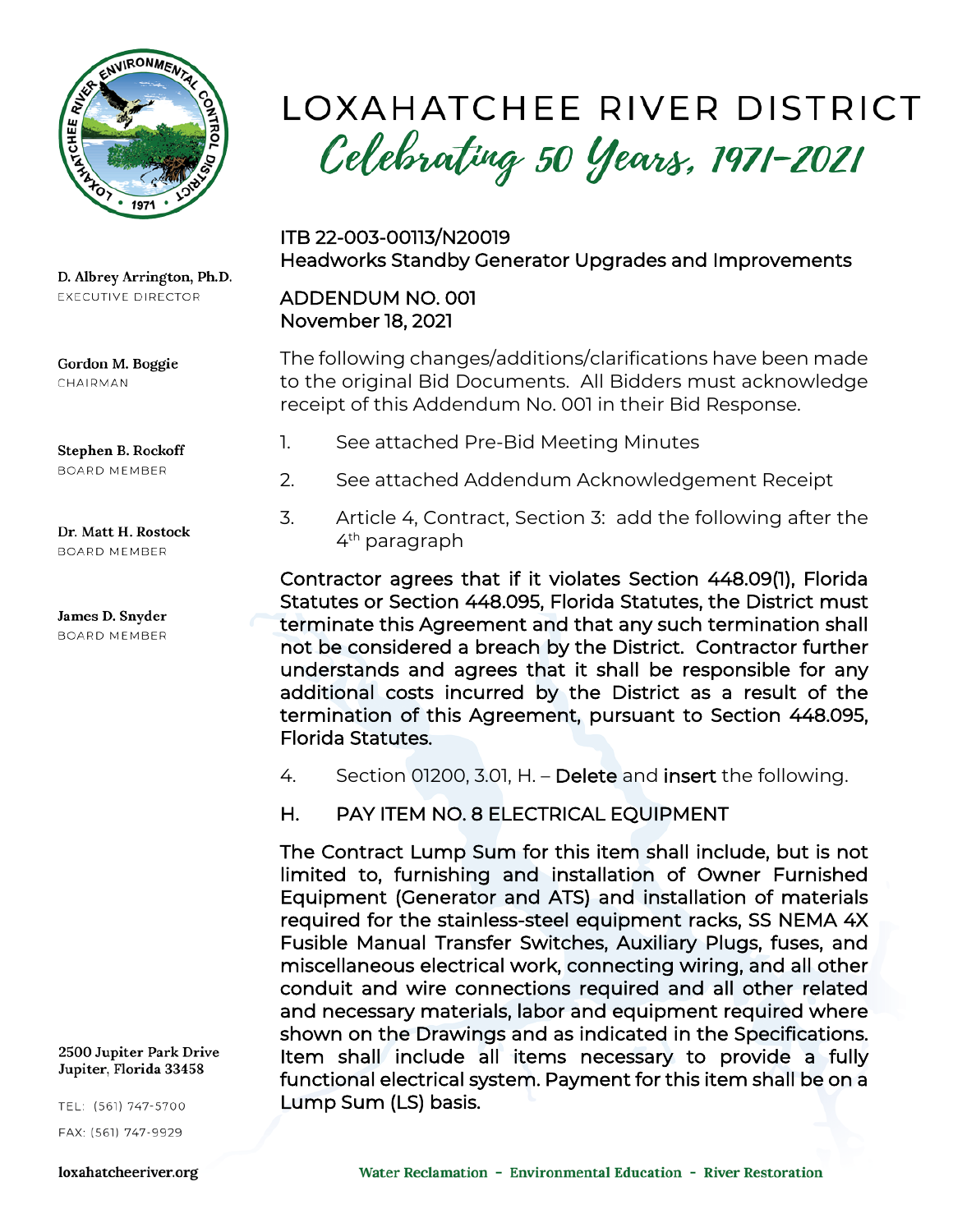5. Section 01200, 3.01, K. PAY ITEM NO. 11 – 8" CONCRETE PAD – Delete and insert the following.

#### K. PAY ITEM NO. 11 – 8" CONCRETE PAD

The Contract Lump Sum for this item shall constitute full compensation for installation of a new concrete pad. This item includes but is not limited to, all labor, materials and equipment, steel reinforcing, expansion joint, compacting, site grading, finishing, broom finish required, testing and incidentals necessary to complete this bid item. All necessary concrete and density testing for the slab shall be completed as part of this item and shall be at the expense of the Contractor. Measurement and payment shall be by Lump Sum (LS) for the 12" concrete slab furnished and installed.

- 6. Sheet E-104: Delete Plan View, Section A and Wind load Note for Generator from Generator Pad Detail.
- 7. Insert attached GP-1 and use for Generator Slab Detail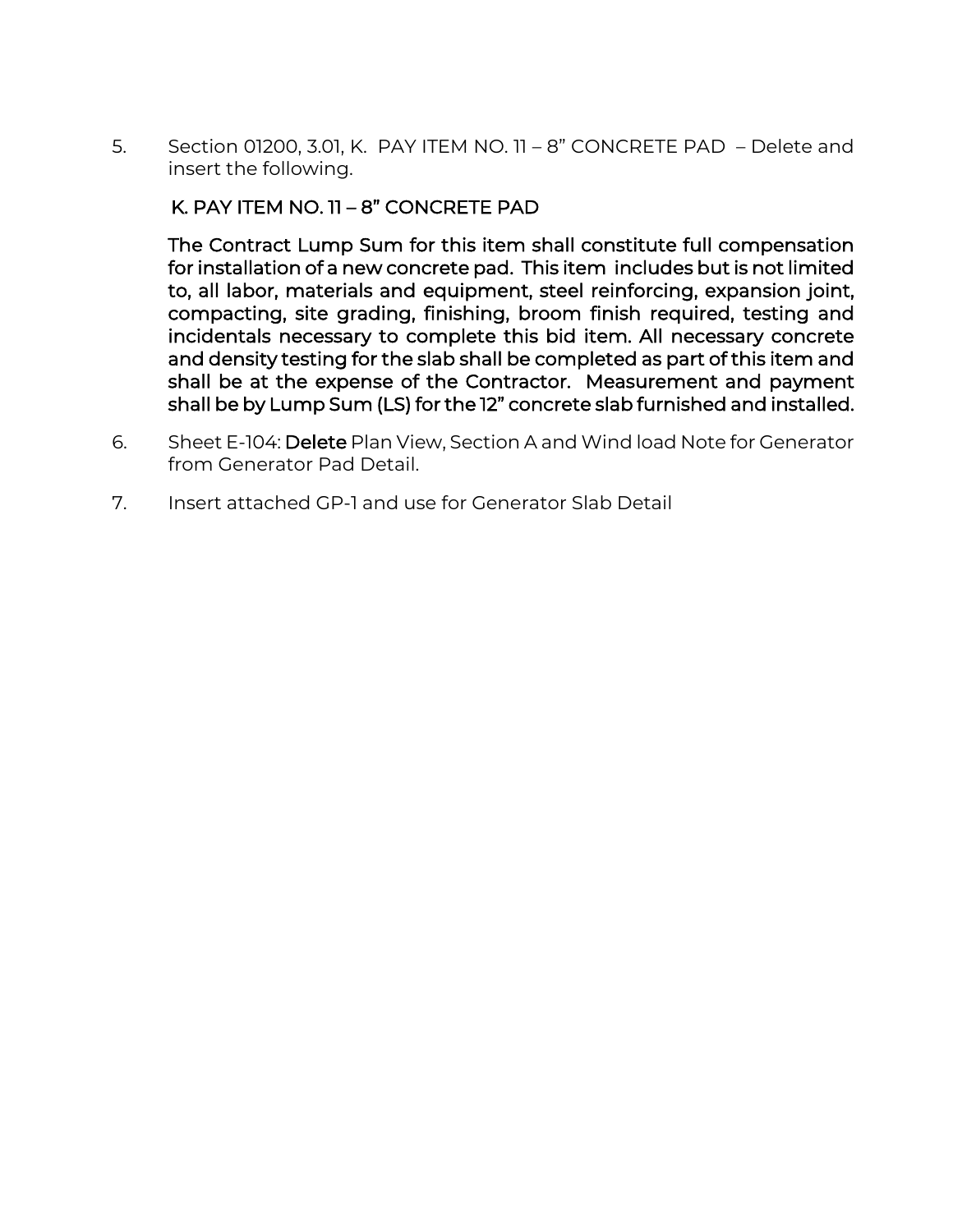

## LOXAHATCHEE RIVER DISTRICT Celebrating 50 Years, 1971-2021

D. Albrey Arrington, Ph.D. EXECUTIVE DIRECTOR

Gordon M. Boggie CHAIRMAN

1. Introductions:

November 18, 2021

2:00 PM

N20019/22-003-00113

Pre-Bid Meeting Minutes

- Owner Loxahatchee River Environmental Control District
- Engineer Smith Engineering Consultants

Headworks Standby Generator Upgrades and Improvements/

Stephen B. Rockoff **BOARD MEMBER** 

#### Dr. Matt H. Rostock

**BOARD MEMBER** 

#### James D. Snyder

**BOARD MEMBER** 

- 2. Non-mandatory Meeting:
- 3. Intent:
	- Inform bidders about project. Point out items of interest and ensure bidders understand what the project entails.
	- Nothing said in this meeting changes the Bidding Documents.

### 4. Scope:

Installation of an Owner-furnished, 130-kilowatt emergency standby generator and automatic transfer switch at the headworks structure located at the Loxahatchee River District Wastewater Treatment Facility. The selected Contractor shall be responsible for furnishing and installing all interconnecting conduit, wire/cable, panels, electrical equipment, concrete pads, and performing all demolition, restoration, trenching, grounding, electrical coordination, system startup and testing as well as all other necessary electrical modifications and connections necessary for completion of the work. All work shall be per the project design drawings prepared by Smith Engineering Consultants, Inc.

### 5. Contract Time

- Substantial Completion: 120 Calendar Days
- Final Completion: 65 Calendar Days from Substantial
- 6. Liquidated Damages:
	- Substantial Completion: \$200.00/Calendar Day
	- Final Completion: \$100.00/Calendar Day

TEL: (561) 747-5700

2500 Jupiter Park Drive Jupiter, Florida 33458

FAX: (561) 747-9929

#### loxahatcheeriver.org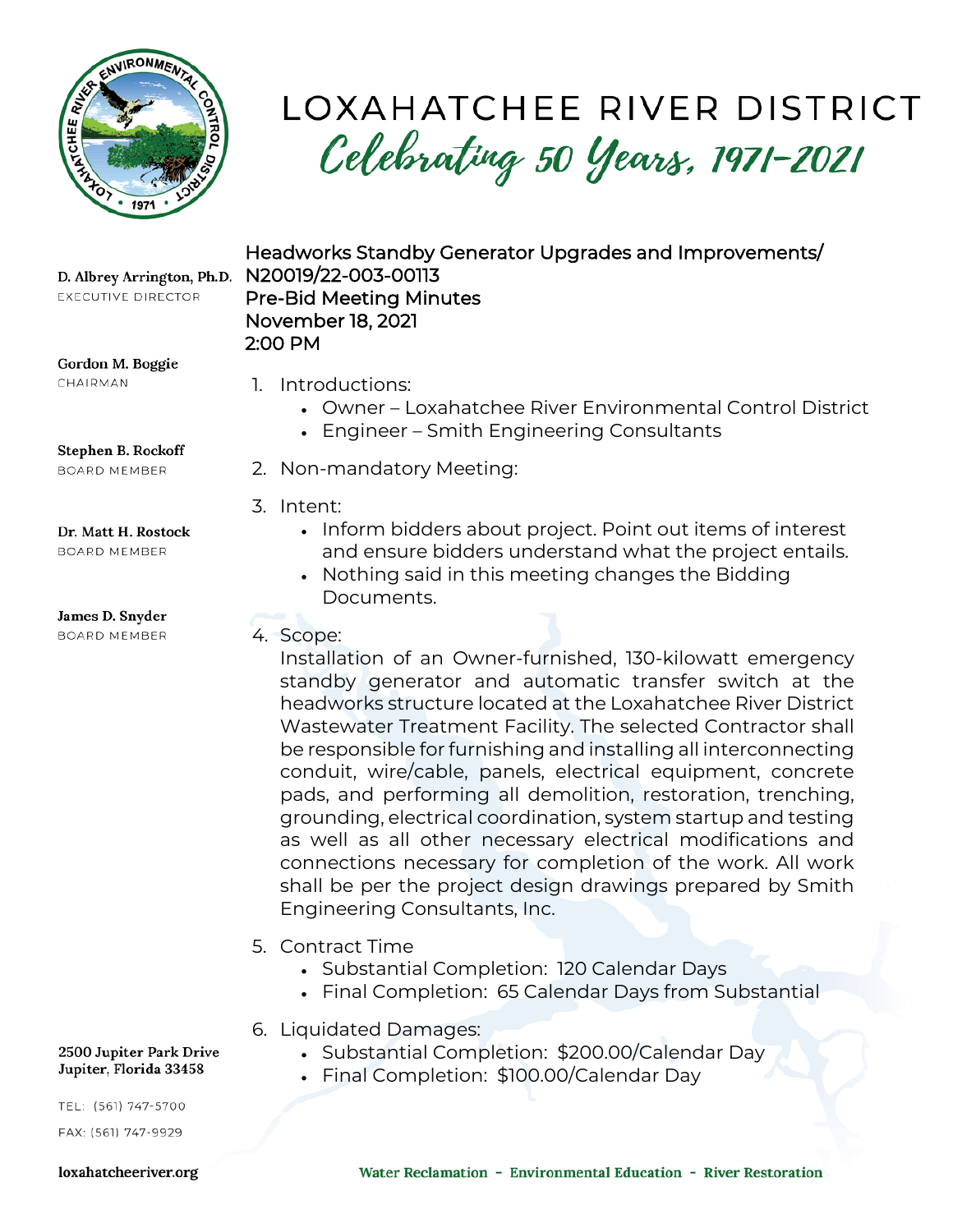- 7. Jurisdiction:
	- Unincorporated Palm Beach County
- 8. Work Zones:
	- Contractor is responsible for locating own staging and storage areas. To be coordinated with Plant Manager
- 9. Work Hours: 7 a.m. to 4 p.m. No District Holidays
- 10. Holiday Schedule: Similar Holidays will be scheduled for 2022

### **2021 Holiday Schedule**

Friday, January 1<sup>e</sup> - New Year's Day Monday, February 15th - President's Day Friday, April 2nd - Good Friday Monday, May 31st - Memorial Day Monday, July 5th - Independence Day Monday, September 6th - Labor Day Thursday, November 11th - Veteran's Day Thursday/Friday, November 25th & 26th - Thanksgiving Friday/Monday, December 24th & 27th - Christmas

- 11. Instructions to Bidders Item 2: Bids are due via DemandStar by 2:00 pm local time (Eastern Standard Time) December 8, 2021. Bids will be publicly opened in the Governing Board Room on December 10, 2021 at 2:00 pm.
- 12. Instructions to Bidders Item 3: Bid Security required in the amount of 10% of bid. Scanned copy to be included in bid on the Bid Due date. Original must be submitted within 48 hours of Bid Due date, prior to Bid Opening or the Bid will be deemed non-responsive. Original Bid Bond due not later than December 10, 2021 at 2:00 pm. Bid bonds should be submitted to:

Kris Dean, P.E., Deputy Executive Director/Director of Engineering **Services** Loxahatchee River Environmental Control District 2500 Jupiter Park Drive Jupiter, FL 33458

- 13. Instructions to Bidders Item 4: Public Construction Bond 100% of total contract sum.
- 14. Instructions to Bidders Item 24: The Notice to Proceed for this project will be issued within 180 days of Award of Contract at a time mutually agreed to by the Owner and lowest responsive bidder.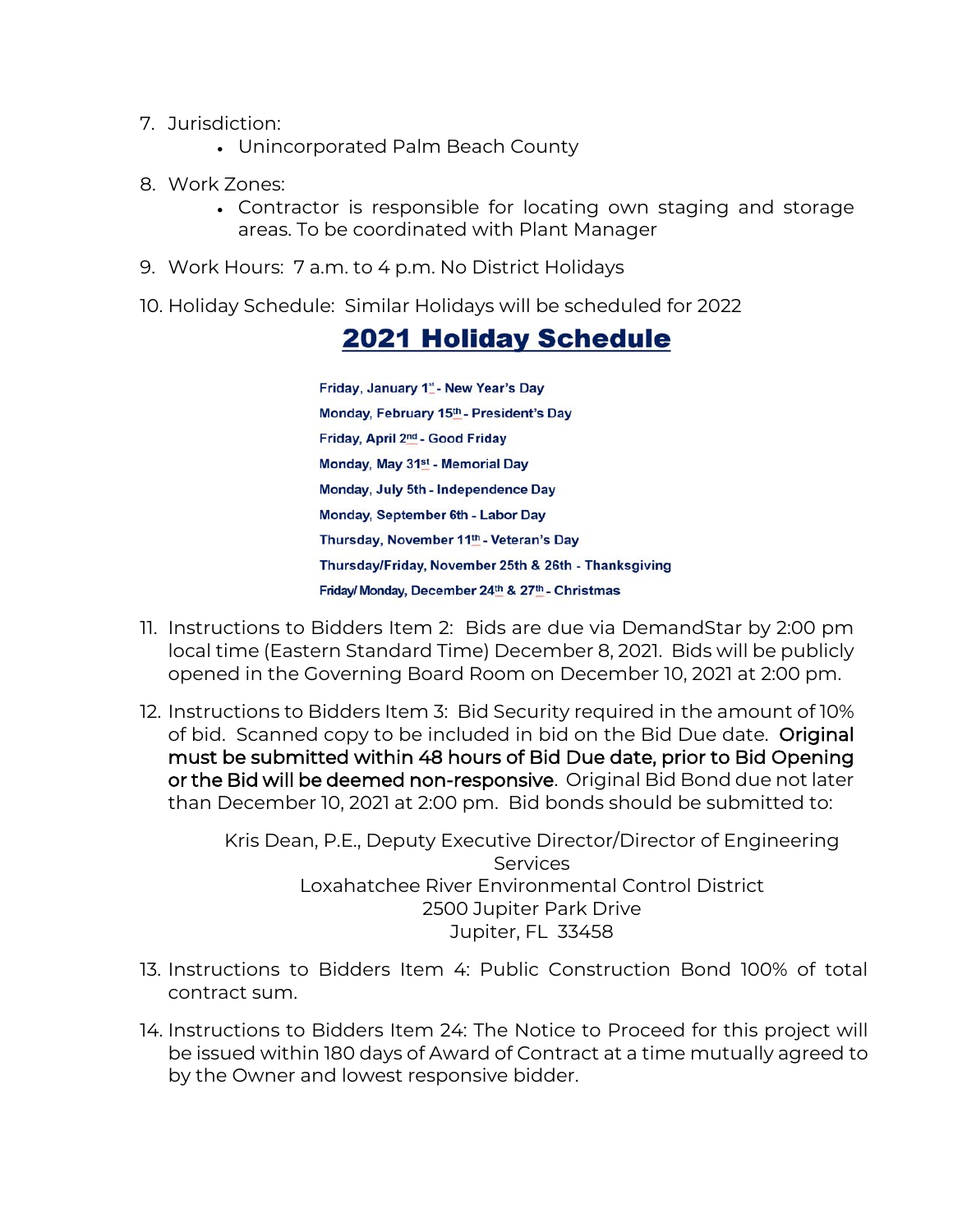- 15. Instructions to Bidders Item 25: Health, Safety and Environmental Performance. Bid submittal includes OSHA Form 300A, Experience Modification Rating and written HSE program w/ training records.
- 16. Instructions to Bidders Item 26: Previous Performance on District Projects AND Special Conditions 9.49: Contractor's performance will be evaluated as part of the project and used in future bid evaluations.
- 17. Special Conditions 9.06: Maintenance Bond 50% of contract sum.
- 18. Special Conditions 9.08: Contractors Insurance Requirements. Insurance requirements extend to Subcontractors also.
- 19. Special Conditions 9.37: Contractor shall employ and pay for the services of an independent test laboratory for specified testing.
- 20. Appendix C: Systems Shutdowns and Bypass Submittal requirement prior to scheduling work requiring shutdown
- 21. Owner Furnished Equipment: Coordinate inspection with: Jason Pugsley, P.E., Plant Manager 561-401-4054 or [jason.pugsley@lrecd.org](mailto:jason.pugsley@lrecd.org)
- 22. Engineer's Estimate: \$60,000
- 23. Addendum
	- Minutes from Pre-Bid meeting
	- Article 4 Contract, Section 3: additional E-Verify language
	- Section 01200, Part 3, 3.01, Pay Item 8: revised to clarify pay item used for installation of Generator and ATS
	- Standard equipment pad detail in lieu of signed and sealed

#### 24. Questions :

- What were the generator and ATS cost (2019): \$44,555.00
- When are questions due: By end of day Nov. 18, 2021
- How do we schedule a site visit: Contact Jason Pugsley at 561-401-4054 or [jason.pugsley@lrecd.org](mailto:jason.pugsley@lrecd.org)

#### Attendees: Hazel Figueroa, LRECD

 Jason Pugsley, P.E., LRECD Kris Dean, P.E., LRECD Geoffrey Schmidt, Lawrence Lee Construction Keena Brown, Zabatt Julian, (unknown)